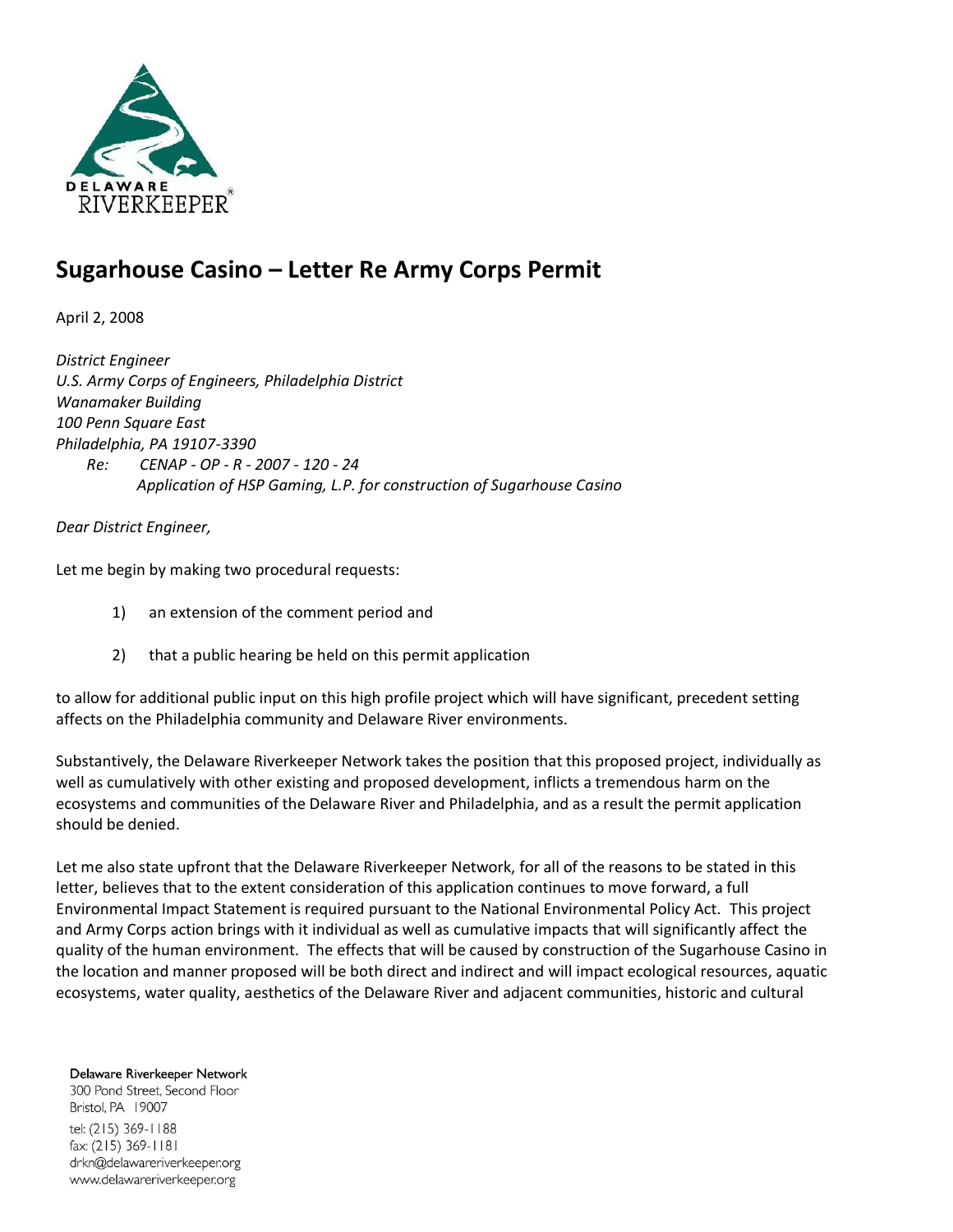resources, as well as the social well-being, health and safety of the community. Allowing this project to move forward as proposed will set damaging precedent that will allow other projects to move forward in a way that mimics and magnifies the environmental and community harms that will result. A full Environmental Impact Statement is warranted and mandated by law.

HSP Gaming, L.P.'s proposed construction of a casino complex at 941-1025 North Delaware Avenue, Philadelphia, PA requires tremendous river bank and in-river work. The project requires dredging, filling and bulkheading along the river. It will result in new and renewed pollution discharges. It will harm the habitat of state endangered species and could potentially impact federally listed endangered species. It will present a river and community eyesore. It will introduce additional fill and obstructions along the water's edge, thereby displacing high flow waters potentially impacting flooding. And it will create in water obstructions that are not only ecologically damaging but could become dangerous.

In its application materials HSP Gaming attempts to make this permit application review process about the approval or disapproval of gaming - i.e. it states that it did not select the site, the State did, in providing for a gaming permit tied to this site. HSP Gaming is proposing a mixed use complex which could, or could not, include gambling operations. The gambling operations are not necessary for the project to be deemed profitable or successful. Inclusion of gambling, or not, is wholly at the discretion of HSP Gaming. It is inappropriate to make this permit decision one about gaming. This permit decision is about construction, and whether the environmental and community harms that would result are such that needed permits should be granted or denied. With this reality check in mind, the alternatives analysis provided by HSP Gaming for its proposed development is, to be blunt, ridiculous, as there is no analysis of other alternative development options or locations. HSP Gaming used the gambling issue as a rationale to truncate and limit its alternatives analysis for the project. The alternatives analysis provided by HSP Gaming is wholly inadequate, non-responsive to the alternatives analysis question, misleading, inappropriate, and fails to procedurally or substantively fulfill the obligation for an alternatives analysis to the project proposed.

#### **The project as proposed will harm water quality in the Delaware River.**

In addition to the relocated Laurel Street Combined Sewer overflow pipe, the project will result in a new 48 inch City outfall, increased sanitary sewage discharges, as well as 9 additional stormwater outfalls to collect and discharge runoff from the site. The relocated CSO outfall (according to documents part of earlier State and City reviews) will be increased by 86%.

The new pollution inputs will result in an increase in pollution loading into a reach of the Delaware River that is already overburdened by pollution.

I recently attended a Delaware River Basin Commission meeting discussing the concerns about the effects that existent and increasing nutrient pollution may have/be having on Delaware Estuary and Bay ecosystems. At this joint meeting of the DRBC's Monitoring Advisory Committee and Water Quality Advisory Committee (of which I am an appointed member), the largest concern discussed is the reality that we don't in fact know what affect high nutrient inputs into the Delaware River system is having now and/or could have in the future. It is clear that the scientists have not given this issue the focused concern or research necessary to evaluate the affects, and have not been monitoring the appropriate endpoints to know the effects. In light of this tremendous deficit of information and the potential ramifications it might hold for our present or future, it is not appropriate to be permitting projects that will result in additional pollution and sewage inputs into the Delaware River system.

In the 2006 Delaware River and Bay Integrated List and Water Quality Assessment, Zone 5c of the Delaware Estuary was identified as not meeting the Delaware River Basin Commission's current water quality criterion for Dissolved Oxygen. Identified sources for the problem include "Municipal Point Sources Discharges, Package Plant or Other Permitted Small Flows Discharges, Wet Weather Discharges (non-Point Source), Wet Weather Discharges (Point Source and Combination of Stormwater, SSO or CSO)". Supporting expanded pollution inputs, such as those that would result from this proposed project, that would further exacerbate this pre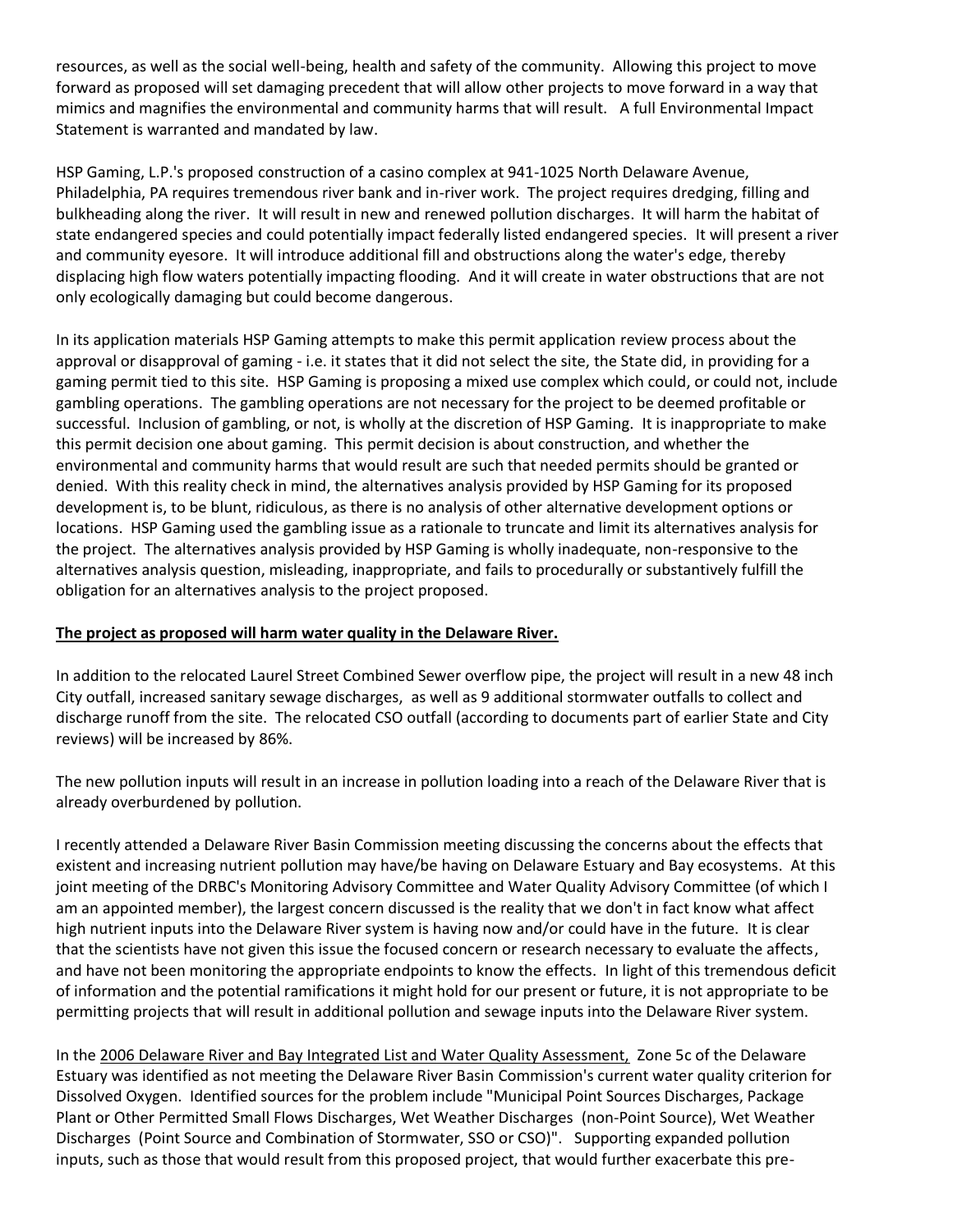existing water quality violation and negative condition is not appropriate. In addition, several sections of Zone 6 of the Delaware Estuary and Bay were identified as being impaired for shellfishing as the result of pathogens, and in one section for Primary Contact Recreation as the result of Enterococcus, coming from "Residential District, Wet Weather Discharges (Non Point Source), Wet Weather Discharges (Point Source anad Combination of Stormwater, SSO or CSO), [and] Source Unknown". Additional sewage treatment inputs, a primary source of pathogens and nutrients to our waterways, could contribute to and compound these pre-existing, harmful, and unacceptable conditions in our Bay. And so again, we should not be permitting projects that will contribute to and/or exacerbate these pre-existing pollution and water quality harms.

#### **The project as proposed will have significant aquatic ecosystem harms.**

The plan proposes development in and along the River, will require the removal of existing vegetation, requires human alterations to the banks of the Delaware River including hardening those banks with steel and concrete, will dig out portions of the riverbed, and will bury aquatic ecosystems as it fills in part of the Delaware River.

The lands that sit along the banks of the Delaware River and those that sit between the high and low watermark are essential for the health of the Delaware River, as is its open water habitat. The fact that so much of the City's riverfront is already developed and/or bulkheaded does not reduce the ecological value and importance of the lands and open water at issue here but in fact makes them more valuable. Vegetation along the banks of the River, the habitat between the high and low water mark, and the open water are important for the ecological health of the River and its aquatic ecosystems. Fish and other aquatic life rely on these areas for food and habitat, as well as important water quality protections.

Sugarhouse is proposing to use old piers 42 through 48 to support their development. They discuss the history of these piers and how over time the river between the piers was filled in. They are now looking to benefit from the damaging river fill that has taken place over time, including illegally, to support their proposed project. This is exactly the wrong approach, and should not be a policy we want to set for our River or region. It is not sound policy to perpetuate damage done in the past with new damage done in the present. Rather than look to solidify and reward the filling that has taken place in the past, including illegally, we should be looking to this site as an opportunity to remove the damaging fill and to provide an appropriate level of river restoration.

This project includes additional fill and development in and over what was once the river's natural floodplain. Concerns about floodplain development are largely dismissed by the applicant with assertions that the structures being built will be elevated above the 100 year floodplain level. But, the fill in floodplain is important, it should not be so easily dismissed, and merely placing a structure at a higher elevation does not address or mitigate all concerns associated with flooding and floodwaters and floodplain development. Structures located in or over a floodplain, in addition to additional fill, further inhibit the flow of the river and its carrying capacity during high flow events, it forces more water onto downstream and adjacent communities, and it continues to leave the built structure at risk of harm including those located inside. In addition, it deprives the river of the habitat, pollution filter, and stormwater infiltration benefits that healthy floodplains provide. A genuine consideration of the adverse impacts to the Delaware River resulting from placement of additional fill and structures in or over the floodplain, as well as the harm in permanently losing access to vegetated and healthy floodplain communities and soils, is needed.

The proposal to actually fill in, and perpetuate existing illegal fill in, parts of the Delaware River to accommodate this new, massive and largely unwanted development is inappropriate. In terms of new fill, 3500 cubic yards of new fill, along with 1700 cubic yards of illegal fill would be installed and perpetuated over 0.29 acres of open water below the high tide line between Piers 41 and 42. In addition, 10,000 cubic yards of new fill, along with 3,500 cubic yards of illegal fill would be discharged and perpetuated over .911 acres of open water below the high tide line between Piers 43 and 44. An additional 1500 cubic yards, .20 acres of fill, will result from phase II of the project in order to extend the Laurel Street CSO. As a result 1.411 acres of aquatic habitat in the Delaware River will be permanently buried, permanently lost, in order to accommodate this project. This is a tremendous level of damage to be done to the aquatic ecosystems of the Delaware River. Assertions that this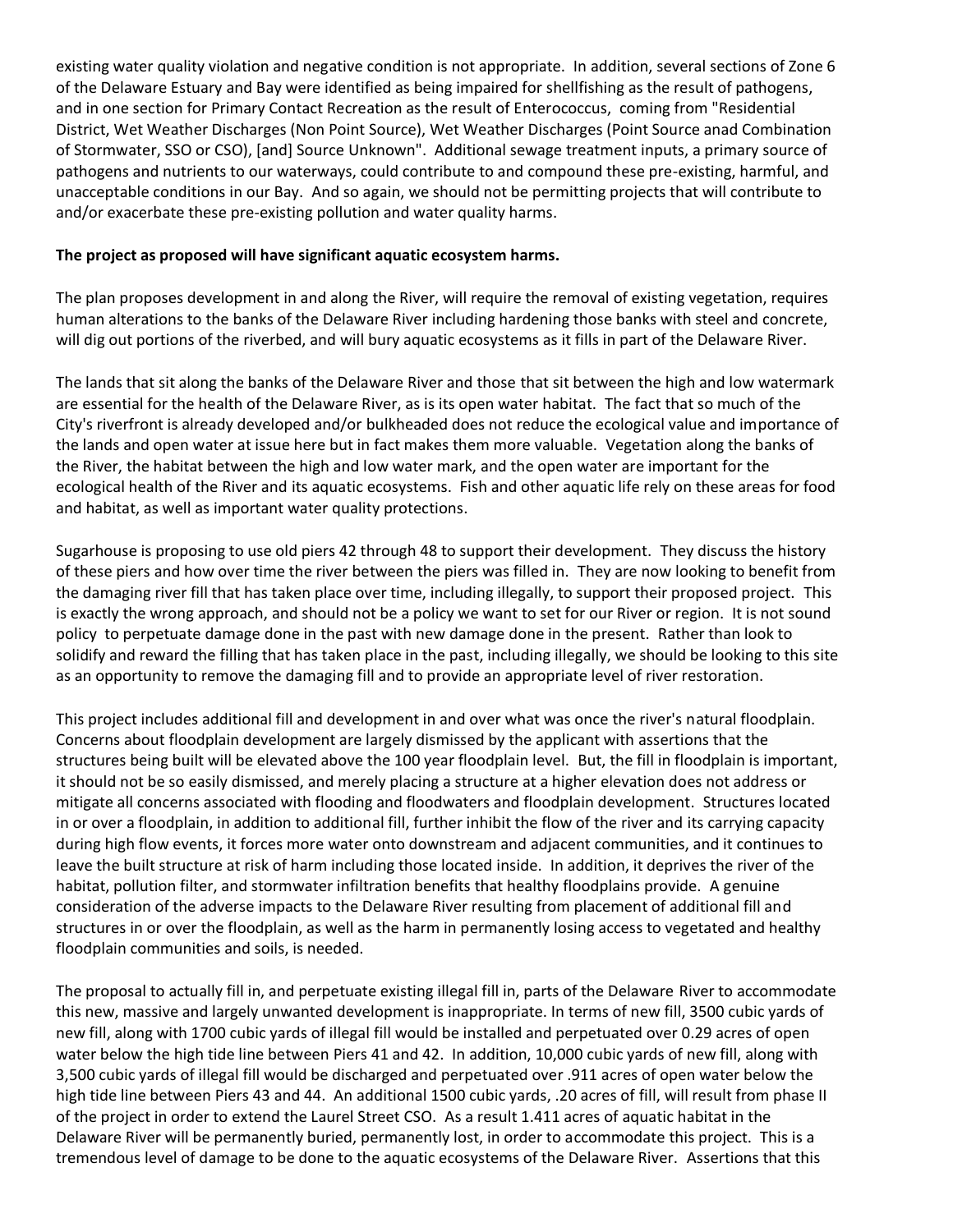harm is somehow mitigated by the areas where illegal fill of the past will be removed is unpersuasive - the Sugarhouse Casino project was not needed to secure removal of the illegal fill and to secure restoration of the historic habitats and bottom of the Delaware River. In fact, this project is not only going to cause new fill in the Delaware River, but its construction ensures ratification, and permanence, for the illegal fill of the past removing any and all opportunities for the lost aquatic habitats in this reach of the river to be ecologically restored.

In addition to the burying of the river bottom, 1.08 acres of the Delaware River's open waters will be covered by a raised deck. Not only is this an eyesore, but the Delaware Riverkeeper Network is concerned about the ecological ramifications of the shading. While the applicant stated to me that this shading would actually be of ecological benefit, I do not see this information provided in the application materials and feel it requires careful scrutiny.

In addition to all of this fill and overreaching structure the applicant is seeking installation of two floating docks 350 feet long and 8 feet wide to serve a river ferry and river taxi. The environmental ramifications of this increased river traffic are worthy and in need of analysis and scrutiny.

The overhang and the dock structures both require 14 inch diameter pipe piles (450 for the overhang and an additional 10 for the docks). These pipes become additional disturbances for the river bottom, additional impediments to the river's flow, additional sources for catching the debris that comes down the river after storm events and therefore additional safety hazards. I suspect that the applicant went with the 460 pipe piles as a way to avoid additional river filling that it knew would likely "kill" their project. But the pipe piles, acting as a sieve for large debris, is a significant safety hazard.

The project includes dredging out 5,500 cubic yards of sediment from 1.49 acres in front of the new outfall, dredging to a depth of 6.5 feet below mean low water. This dredging would be to allow for drainage. The Delaware River has already been significantly altered by dredging projects, suspending sediments and associated contaminants into the water column, altering and/or removing stream bottom habitats, altering flow patterns, and generally disrupting the River ecosystem. Dredging of this nature inevitably requires future maintenance dredging, an issue which does not appear to be considered or addressed by the applicant's application materials. The dredging that is proposed in and of itself is disruptive and introduces a level of water quality and ecosystem harm that should not be permitted.

The facility proposed is not a water dependent use, it in no way needs or relies upon the presence of the Delaware River for construction or access, other than the proposed dock which is not a central or needed part of the proposed project. It is wholly inappropriate to allow dredge and fill of the river to accommodate this private enterprise or to allow any encroachment into or on the river itself. The promise of jobs and limited public access are not enough to justify such a proposal or request.

While HSP Gaming application materials try to minimize the importance of the project area as aquatic habitat, the January 2007 Normandeau study states clearly that it is used by a relatively large quantity and variety of fish (9 species with 92 fish captured in just 241 minutes on three dates). This is one reason why the area is so attractive to local residents for fishing. The report also notes the vegetation along the banks of the river, again, providing important benefits to the river but also to the fishers that would come here for relaxation and recreation. Normandeau also recognizes the value of this reach of the river as nursery habitat for American Shad. While there may be additional shad nursery habitat along the river as one travels upstream, the value of this habitat at its current location is increased as the result of present and future development - the less habitat available the more valuable each remaining piece becomes. The Normandeau study fails to discuss or document the level of nursery habitat in this reach of the river or the relative importance it may play in the Shad's migration and life cycle. But clearly there has been, and will continue to be, a tremendous level of development in this reach of the river that is impacting or depriving the Shad, thus making this stretch of habitat of increasing value. The Shad have a long and noble history with the Delaware River, it is important that their needs be recognized and provided for. It is important that we protect and restore those areas needed by the young of the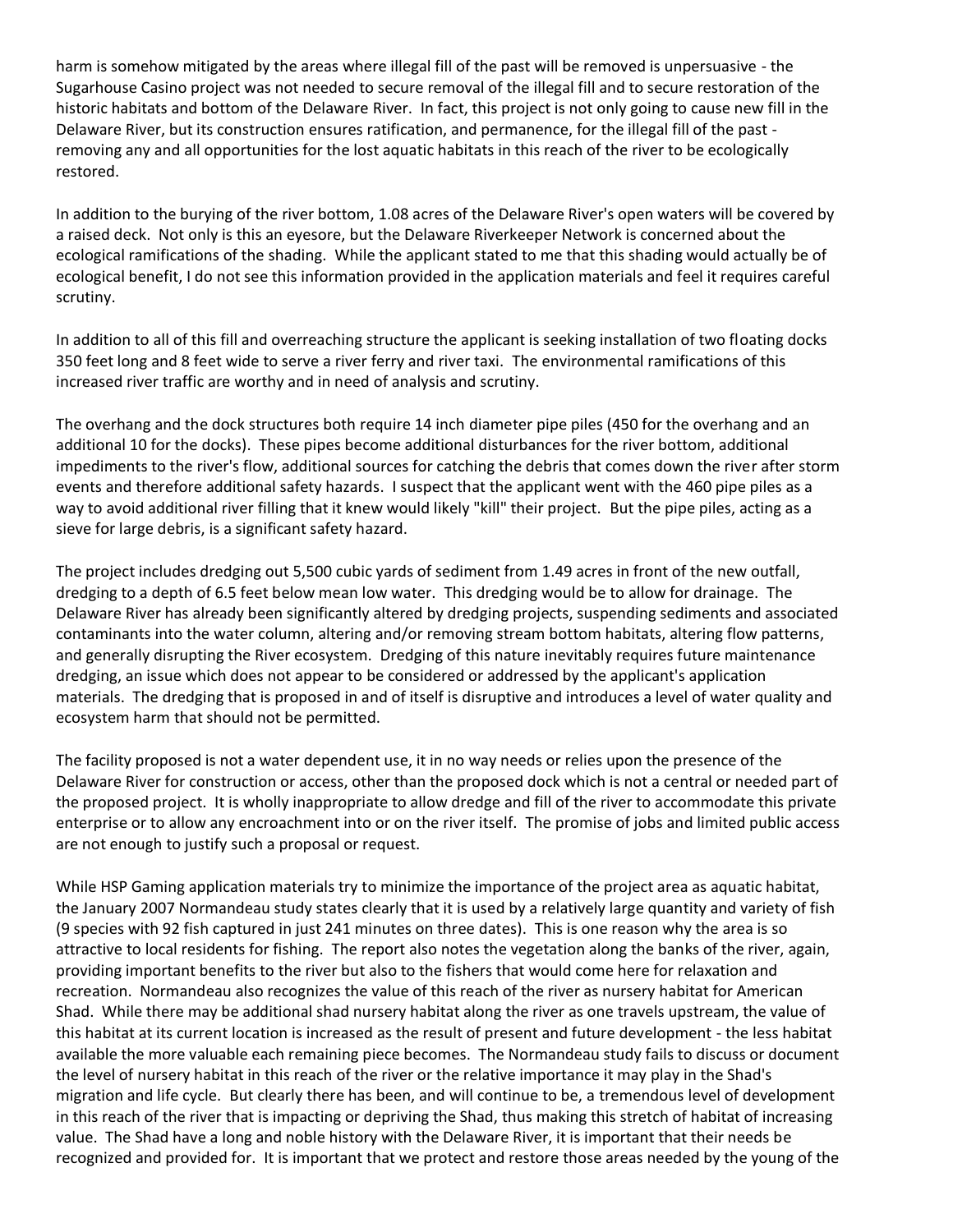species as they attempt to migrate up and down the river. It's important we not permit a project that will fill in or further degrade this identified aquatic habitat for the shad and other fish species.

The reach of the river to be developed by Sugarhouse is also part of the river habitat used by the federally endangered Shortnose Sturgeon during their annual life cycle. Normandeau testing, which yielded no sturgeon in their sampling, took place over a very short duration, from September 26 to October 19. The testing period occurs at the outer edges of the window within which the National Marine Fisheries Services (NMFS) states, in its December 22, 2006 letter, that Shortnose Sturgeon may be present in the Philadelphia reach of the river. Therefore it is questionable whether their absence from sampling during this very brief 3 week window is truly significant. Shortnose Sturgeon experts need to be consulted and additional testing conducted. In fact, NMFS states in its letter that the applicant needs to work with the Army Corps to "determine whether the proposed action is likely to affect this species." Only after that additional effort will NMFS make any determinations regarding the Endangered Species Act. From the application materials it does not seem that this additional work has been undertaken. It would not be appropriate for the Army Corps to be making permit decisions pursuant to the Clean Water Act that will harm aquatic ecosystems without full information on the potential impacts to physical or biological integrity of the impacted waterway, the existence and perpetuation of an endangered species being part of the river's biological integrity.

Normandeau has stated that the ecologically important Asiatic clam (Corbicula) was found in the project area while perhaps not in abundance they were found. Their importance to Shortnose Sturgeon was noted. The fact that the clam was not more abundantly found should not be interpreted as proof that this habitat has little value, it could just as easily be interpreted (given the limited information provided) as proof that this is an area conducive to this ecologically important species and one that therefore warrants additional protection and restoration efforts. This latter interpretation is more in keeping with the spirit and goals of our environmental protection laws and provides additional support for a decision to reject the permit application at issue.

In a study conducted by Andrea M. Teti, Inc., (report dated Feb. 2007) regarding red-bellied turtles, it was found that "suitable aquatic habitat was found throughout the Delaware River frontage of the site (i.e., Delaware River and pier channels). " A large number of basking structures and quiet waters where float-basking could occur were observed. The piers observed could also provide for hibernation. Red-bellied turtles were found upstream and downstream of the project area. The report found that the land portion of the site, currently, only has one relatively small area suitable for red bellied turtle habitat. This is significant, because while the soil is currently too hard to be suitable for nesting for the turtles, it seems clear that with some restoration effort, this site could become suitable for nesting. The red bellied turtle is a state threatened species and therefore entitled to a greater level of protection. Development of this site, including the on land development, as well as the open water development, including removal of piers, will have a direct and immediate harmful affect on the turtles, removing habitat and preventing creation of additional, suitable nesting habitat. In addition, the cumulative impact of this development with future proposed development will dramatically magnify this harm. Andrea M. Teti, Inc. recommends a Phase II Survey. If this permit application is to continue forward for consideration, it is critical that this Phase II Survey be conducted and provided before any final decisionmaking.

In previous application materials before state and City bodies, the applicant has asserted that river current patterns in the reach of the river to be impacted by the project "do not appear substantially material to the project." The habitat that runs along the edge of streams and rivers is important ecologically and the flow patterns associated with them are important, particularly when open water work is proposed that could/would alter the flow, shape and value of those areas. Genuine consideration of the alteration to flow and current patterns is necessary.

According to documents on the record, the proposed location is in close proximity to bald eagles nesting on and around Petty's Island and Pennsauken. The impact of the proposal on this particular nesting pair was not discussed or even referenced. It is an important element that needs to be considered - both individually and cumulatively with other developments proposed for this reach of the river.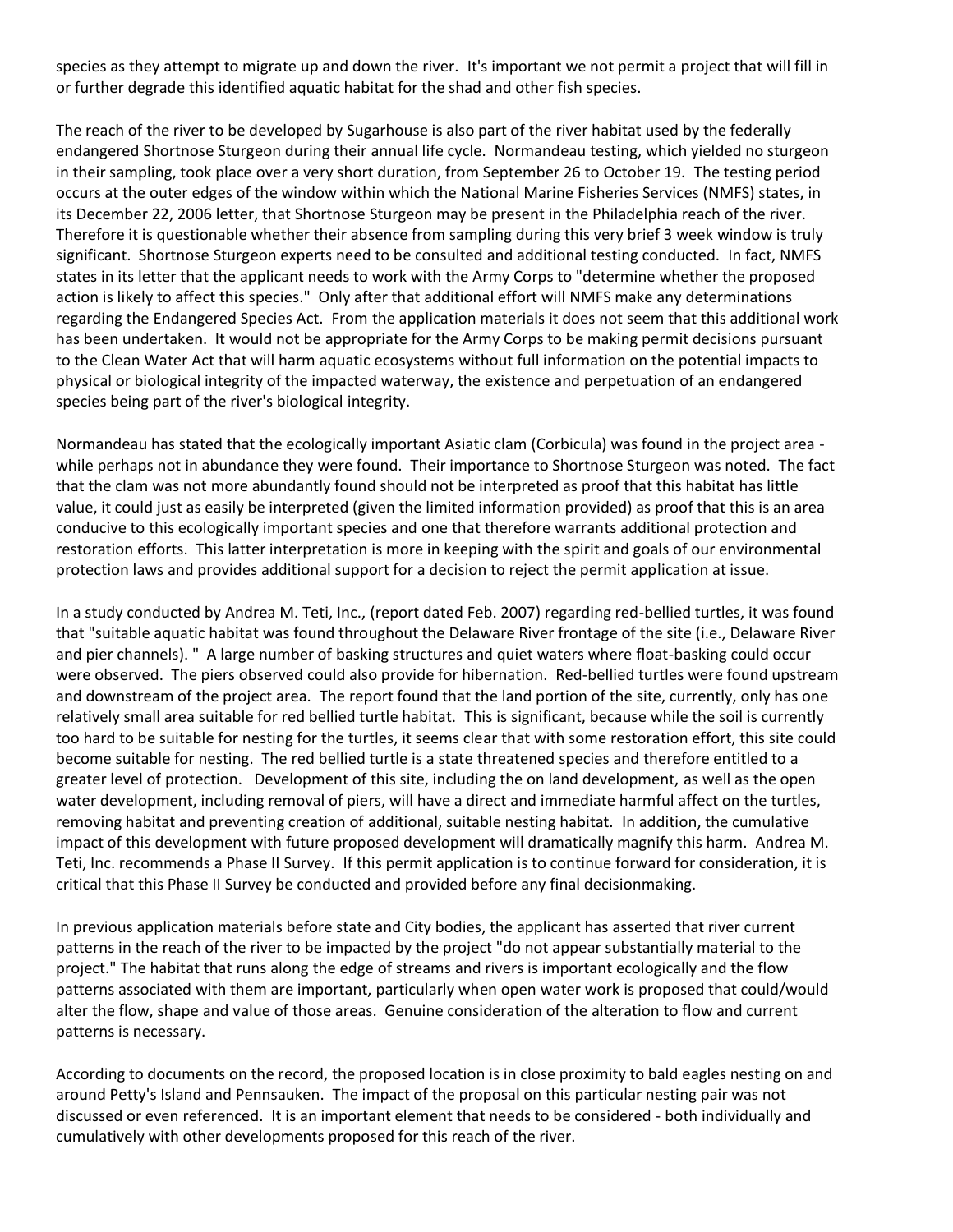It is interesting how Sugarhouse is so dismissive of the value of the vegetation that existed on the site prior to their clearcutting activities, and yet is so quick to tout the values of the few sparse trees it is proposing to line its artificial river access walk.

The mitigation plan being proposed is wholly inappropriate and unsatisfactory. Removal of fill and structures, legal or illegal, that are no longer in need or use is something that can and should be done as part of good practice on the river and could be undertaken and funded via a number of other means, including the use of public or grant funding programs becoming increasingly available for such efforts. Removal of a small portion of previous illegal fill as a means of mitigation to allow for new fill in the river is of particular concern - we should not allow the rectification of past illegal conduct to be used as an excuse to do additional, present day harm to our river and ecological resources. The upriver wetlands project, while perhaps desirable, should not be used as an excuse to do harm in a reach of the river that has already suffered tremendous harm and habitat loss. In addition, it is bad policy to allow mitigation to be used as a means of actually filling in our Delaware River. This reach of the river is severely impacted by multiple uses and much development, the habitat that is being harmed is needed here, at the location where it exists, undertaking mitigation elsewhere in the river where habitat is more plentiful is by no means equivalent.

The Delaware has already been severely impacted by legal and illegal fill projects, it is simply beyond reason that we would continue to allow projects that are actually filling in our river - doing ecological harm, introducing increased pollution into the vital drinking water supply, further filling and obstructing both the floodplain and natural river flows

## **This project as proposed will adversely impact archaeological, historical and cultural resources.**

The project will not enhance Penn Treaty park as asserted by the applicant. A massive building situated in close proximity to this currently open community area will become a shadow, an overlooking giant, that overshadows and destroys the character of the park and the now gentle access it provides to the Delaware River.

In addition there are clearly prehistoric, historic and cultural history to be preserved on this site.

The Delaware Riverkeeper Network believes that the applicant, its experts and the Army Corps have been provided with a variety of historic maps that would/should allow a better and more definitive articulation of the historic edge of the Delaware River, the evolution and historic impacts that historic fill and build projects have had on the Delaware River itself as well as both up and downstream communities, and the relative location of archaeological, prehistoric and historic finds (or potential finds) in proximity to the historic water's edge.

We believe that a very defined and successful articulation of the historic water's edge and floodplain is of archaeological, prehistoric, historic and ecological value and believe that there should be a more defined identification and discussion of the historic rivers edge and associated floodplain, and the implications of prehistoric and historic fill and build activities on the river itself, its flows, its ecological integrity and changes, and the community around.

Particularly, we think it is critical that the process closely identify the historic, natural edge of the Delaware River and conduct an assessment of the river and community ramifications of the repeated fill activities that have taken place over time.

The level of fill that has already been documented as part of this process argues strongly against approving the project as proposed and all of the river filling, dredging and bulkheading it requires - too much of the river has already been filled at this site, there should be no more.

**The project as proposed will harm recreational, aesthetic, social and quality of life benefits now provided by the Delaware River.**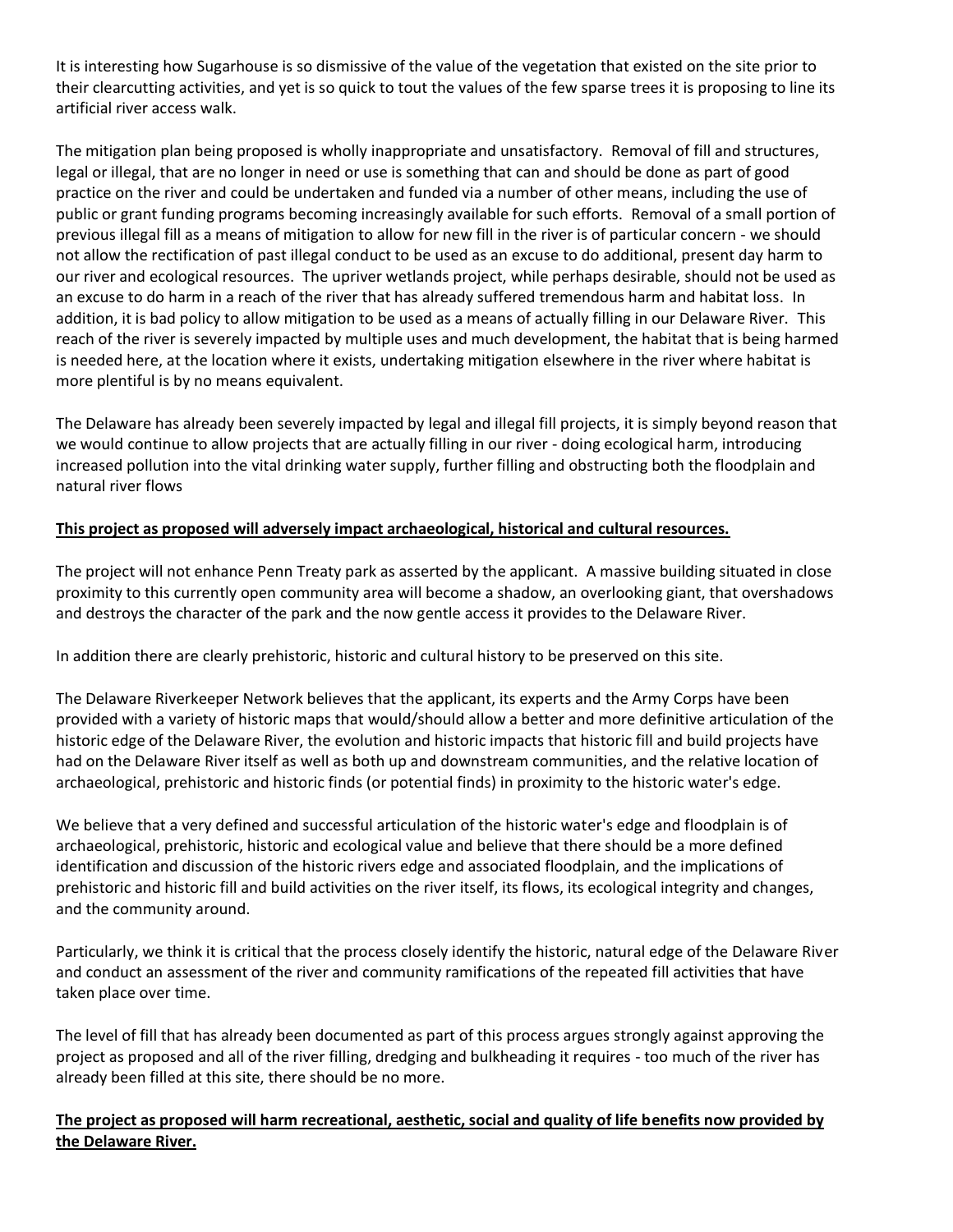When I travel the Philadelphia reach of the Delaware River, monitoring the health of the river and potential threats to its quality and restoration, I see individuals of all ages reaching out to the river, finding those last remaining areas of natural green and spending their time there fishing, swimming and enjoying the beauty and nature of the river. The old piers that nature has been reclaiming are also being reclaimed by the community for purposes of this river connection. This project will further distance the community from the river, removing recreational opportunities the community has self-created, and setting a precedent of community eviction from the banks of the river for recreational uses such as fishing, swimming and relaxing by the waterside.

A big deal is being made of the "public access" this project would be providing - 2100 linear feet, 25 to 50 feet wide, that will be built on sheetpiling. Putting people on cement that borders the River and sites above the river is not creating quality public access. Members of the Philadelphia community do not need more cement and do not need more hardened riverfront, they need land that contributes health and habitat to the Delaware River they need quality access that allows them to relax, fish and access the Delaware directly, to actually touch the water, in a natural, cooling and healing setting. The access that HSP Gaming is proposing is not quality access, it is simply a hardened river view perhaps with a few trees and grass around; it is access that is actually doing harm to the River as opposed to providing healing to the community.

The hardened bank of steel and concrete along with the massive structural overhang being proposed introduces a new eyesore to those that recreate along the river and respect and appreciate the importance and beauty of a naturalized water line. Even the degrading piers present today are aesthetically more pleasing than what is being proposed.

The artificial waterfront access to address the access the casino would otherwise be preventing, securing LEEDS certification which may reduce but will not prevent the environmental (particularly the river) harms created by a massive facility being built on the banks of a river and seeking to actually construct within the river itself, creation of a service program to address the harms the casino's presence will inflict on neighboring communities, security and emergency services for problems originating in its own complex, a role in relocating a combined sewer overflow, i.e. moving a significant pollution problem and source from one location to another, installing a wetlands mitigation program 8 miles from the proposed development, introducing some aquatic vegetation, and removing some illegal fill in order to justify new and more river filling do not mitigate the significant harms this project poses to the river, aquatic communities, or Philadelphia residents.

The proposed project is going to be adjacent to the river's main navigation channel. What consideration has been placed on the impacts of increasing structures on the safe operations of shipping traffic or altered flow patterns that may contribute to additional sedimentation in the channel?

# **The project as proposed will set precedent which will allow other projects that mimic and magnify ecological harm to the river, aquatic ecosystems and populations.**

Allowing dredge and fill projects, including hardened river banks, and installation of fill and structures in what should be the river's natural floodplain, to accommodate structures associated with new development (whether they be new structures or relocation of old structures) sets and solidifies precedent for all new riverfront development, much of which is already anticipated for this reach of the River. The harms that would be introduced by HSP Gaming's proposed activities should not be considered in a vacuum, they must be considered in the context of existing and future development proposed for this same reach of river.

This project includes filling in and burying over 1.4 acres of the Delaware River and aquatic ecosystems. It sets a precedent of embracing and grandfathering in the illegal river filling of the past, denying the opportunity for future restoration. It sets a precedent which allows the removal of illegal fill as a means of justifying new and expanded fill and hardened bank projects.

While the applicant has yet to document the original edge of the River, it has demonstrated that the original river's edge was set back hundreds of feet from where it exists today. We cannot, and should not, perpetuate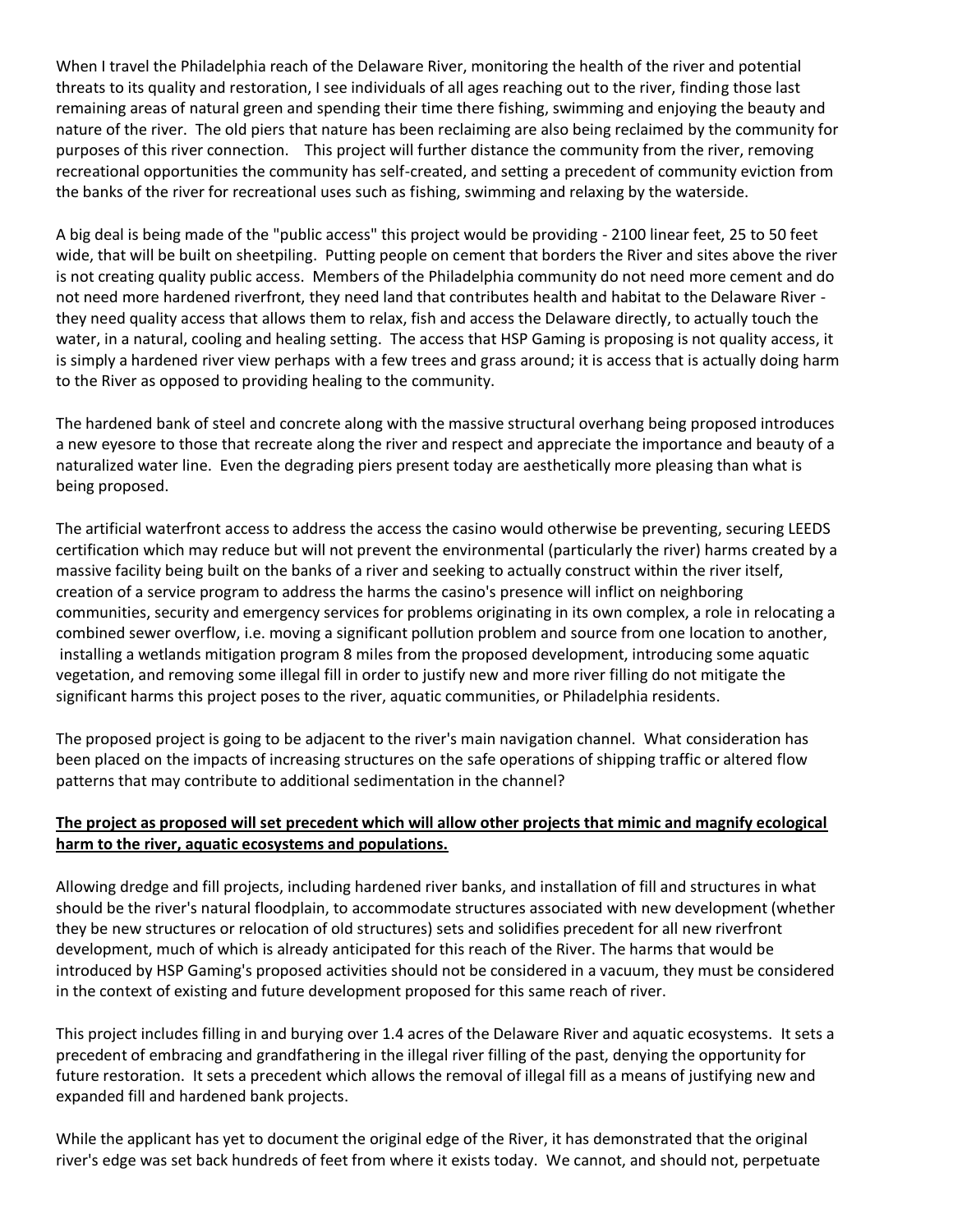the tremendous mistakes of the past by allowing continued perpetuation of these damaging fill projects and exacerbating their harm by allowing for new fill. The filling in of the Delaware River, in the past and present, has resulted in altered flows, changed flood patterns and flood buffering capabilities of the river, lost aquatic habitats and ecosystems, and a loss of the benefits that a natural, vegetated and healthy floodplain would otherwise provide - it has resulted in a level of damage that has never been recorded or assessed. It would be wrong to allow HSP Gaming to use the illegal behaviors and bad practices of the past to justify its destruction of important ecosystems in the present.

A tremendous level of development is proposed for the Philadelphia riverfront, adjacent to, upstream and downstream from the proposed Sugarhouse Casino at issue here. The Army Corps needs to consider the cumulative impacts of all of that development when it considers whether or not to allow the Sugarhouse Casino project to move forward. HSP Gaming is proposing a project which requires removal of vegetation, earth disturbance, filling in sections of the Delaware River, grandfathering existing and illegal fill, construction in and over the open waters of the River, further destruction of the land/water interface and replacing it with additional bulkheading, dredging out sediment from the river (not pre-existing illegal fill, but the actual river bottom itself) and destruction of identified aquatic and potential riverside habitat. If HSP Gaming is allowed to undertake this tremendous level of destruction and damage, it sets the precedent that all other developers are entitled to inflict this level of harm as well. The Army Corps needs to undertake a comprehensive review of all development proposed along the Delaware River in Philadelphia and assess the cumulative impacts as part of its review.

This project also would set and solidify a precedent that would allow overhangs over the open water of the river, creating shading but also being held up by multiple pilings that act as river obstructions for debris. It sets a precedent that an alternatives analysis can be truncated if other approvals have been provided for specific aspects of the proposal unrelated to its actual development or environmental impact. It perpetuates bad precedent that allows ecological destruction in one reach of the river if mitigated, largely, by habitat development miles away.

There are numerous residential development projects planned for the Delaware River including more than 20 new towers containing 5,000 condo units. In addition, there are several industrial and port development proposals moving forward. By reviewing just a few public sources we were able to immediately identify the following development proposals under consideration at various stages for Philadelphia's Riverfront (please note, information marked with \* obtained, much of it verbatim, from article by Blanchard, Matt. "Low Down on High Rise Hopes". *Plan Philly*. September 2007):

# *Front & Richmond (a.k.a. Front & Wildey)\**

*A 21-story tower tucked between I-95 and the Frankford El on the north side of Richmond Street (1045 N. Front). Project includes 14 townhouses on north side of site, making an L-shape to enclose a street-level courtyard. Includes 138 housing units, 167 parking spaces in garage.*

# *PIER 53 - Penn Treaty Tower\**

*A 35-story condo tower at southern border of Penn Treaty Park on Pier 53, the former site of Maui Club. Includes 168 condominiums.*

#### *Penn's Point\**

*A narrow condominium tower on the west side of Delaware Avenue at Shackamaxon Street. Includes 67 condos and 94 parking spots in surface lot.*

# *PIER 49 & 50 ( a.k.a 1101 North Delaware Ave.)\**

*Two sizeable high-rise towers on Piers 49 & 50 immediately north of Sugarhouse casino at Shackamaxon Street. Includes 535 housing units and 720 parking spaces with ground-floor retail and marina.*

# *AJAX Metal / JATCO Site\**

*A 20-story mixed-use tower on Frankford Avenue where it meets Delaware Avenue, between Laurel and Richmond. Initial phase is 200 condominiums with retail at the ground floor.*

*PIER 40 - River's Edge\**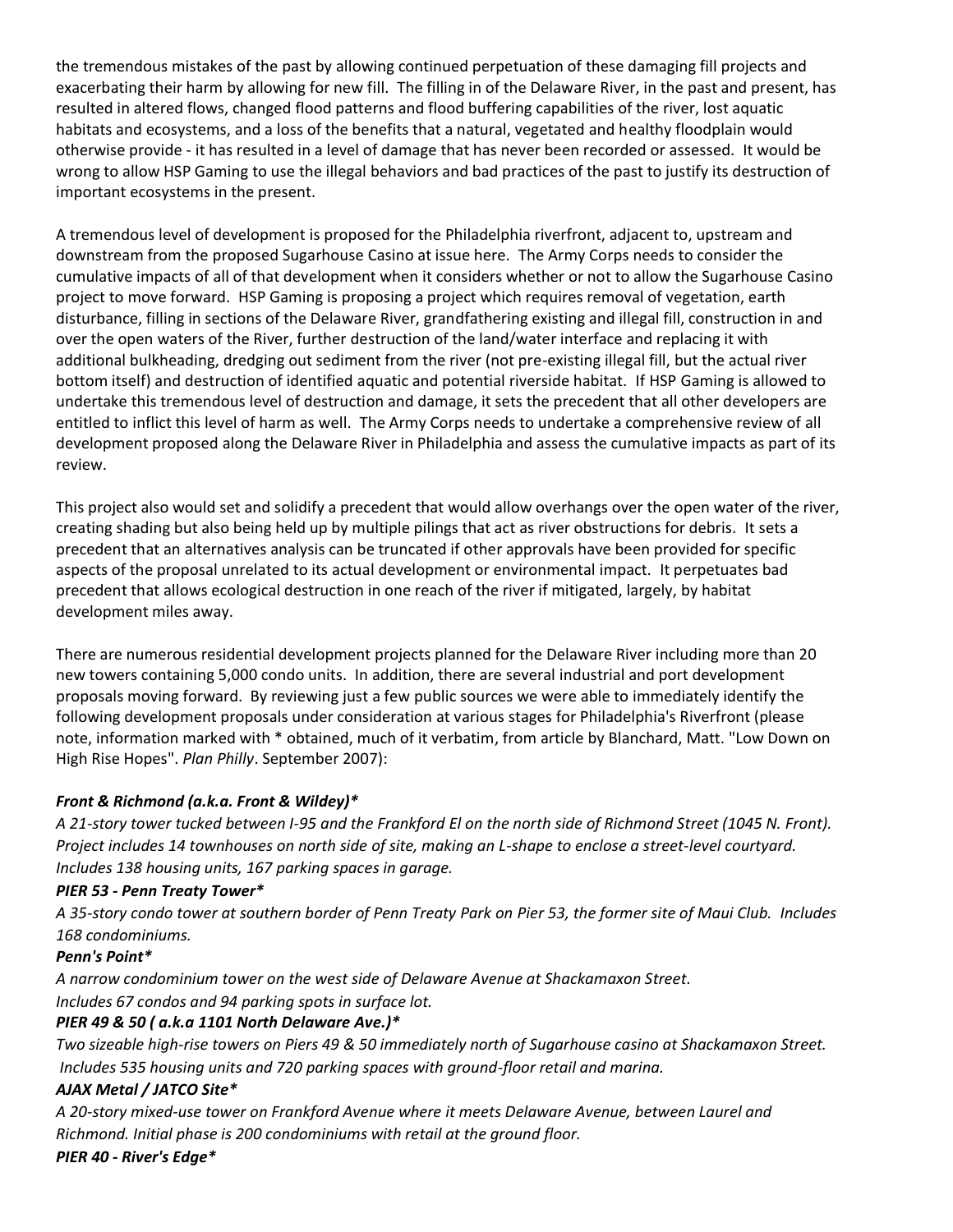*Latest plans call for a 35-story tower at the very end of Pier 40, connected to a small park on the mainland by a bridge. Project is immediately north of Waterfront Square. Includes 266 housing units, 459 parking spots in automated garage at base of tower.*

# *Waterfront Square\**

*Five towers built around central green space to form a gated condominium community on Piers 36 thru 39, two blocks north of the foot of Spring Garden Street. An eventual total of 936 condominiums.*

## *Trump Tower - Pier 35 ½ \**

*A 45-story luxury condominium tower perched atop a multi-level parking garage, on the river near the foot of Fairmount Ave. Includes 263 condo units, priced from \$700,000 to 3.6 million, as well as 350 parking spots in garage at base of tower.* 

## *Bridgeman's View Tower\**

*A 66-story condominium tower at Delaware Avenue and Poplar Street complete with a high-end retail "galleria," parking garage, and boutique hotel. Includes 352 condo units starting around \$700,000. Around 94,000 square feet of retail space and 97,000 square feet of office space. Also includes a 177-room hotel and 1,200-car garage. 700 North Delaware (Hoboken Brownstone)\** 

*Four curvilinear residential towers of 40 plus stories on Delaware Avenue one block north of Spring Garden. Back of site slated for 5-story townhouses along Front Street, and 5-story parking garage.*

*Developer: Hoboken Brownstone Co. (developers Danny Gans and George Vallone). Includes 1,050 condominiums in four towers and about 50 low-rise units built around a parking garage.*

# *World Trade Center, Philadelphia\**

*A vast office, retail and residential complex on the northwest corner of Delaware Avenue and Callowhill Street. Phase I would include an apartment house with 265 units. Later phases add 3 million square feet of office and retail space, and a 500-room hotel. Total parking: 2,149 spaces.*

#### *101 Sky Condos\**

*A 21-story luxury condominium tower proposed for the north side of Spring Garden Street at Front Street. Includes between 48 and 57 units with spa with a private plaza in rear.*

# *412 Front Street\**

*A 33-story condominium tower tucked between I-95 and Front Street between Spring Garden and Callowhill streets. Retail planned for first floor. Site has zoning approval for 236 condominium units, as well as 4,000 square feet of retail.*

# *Marina View Tower\**

*A 30-story condominium tower just north of the Ben Franklin Bridge. Includes 197 condominium units Liberty Landing (Sheet Metal Worker's Site)\**

*Four 30+ story towers rising above a semi-circle of townhouses, enclosing a marina, on the Sheet Metal Workers' Union site at 1301 South Columbus Blvd., 26 acres between Washington Avenue and Reed Street. Includes 1,112 apartments in four towers, 168 duplex townhomes and 104 loft apartments, 3,000 parking spaces; 77,800 square feet of retail space; a five-story office building; a 340-room hotel; a marina and paddle-boat area; and two inground community swimming pools.*

#### *Northern Shipping Site*

*Now being redeveloped as Independence Point, with 1700 housing units, a hotel, a boat marina, a fitness and wellness center, and retail. \$1.5 million will be spent on bulkhead improvements.* 

# *Tacony Army Warehouse*

*Tacony Army Warehouse site is being redeveloped by Kaplan Communities as Tacony Pointe, with 552 two homes, duplexes, and condos.* 

# *Dodge Street Steel*

*The Dodge Street Steel site has been rezoned for residential use, with 600 condos expected to be developed by First Philadelphia Holding Company.*

# *Tacony Palmyra Bridge- North*

*Development north of the Tacony Palmyra Bridge is likely to be residential.* 

*Navy Yard property- Expansion*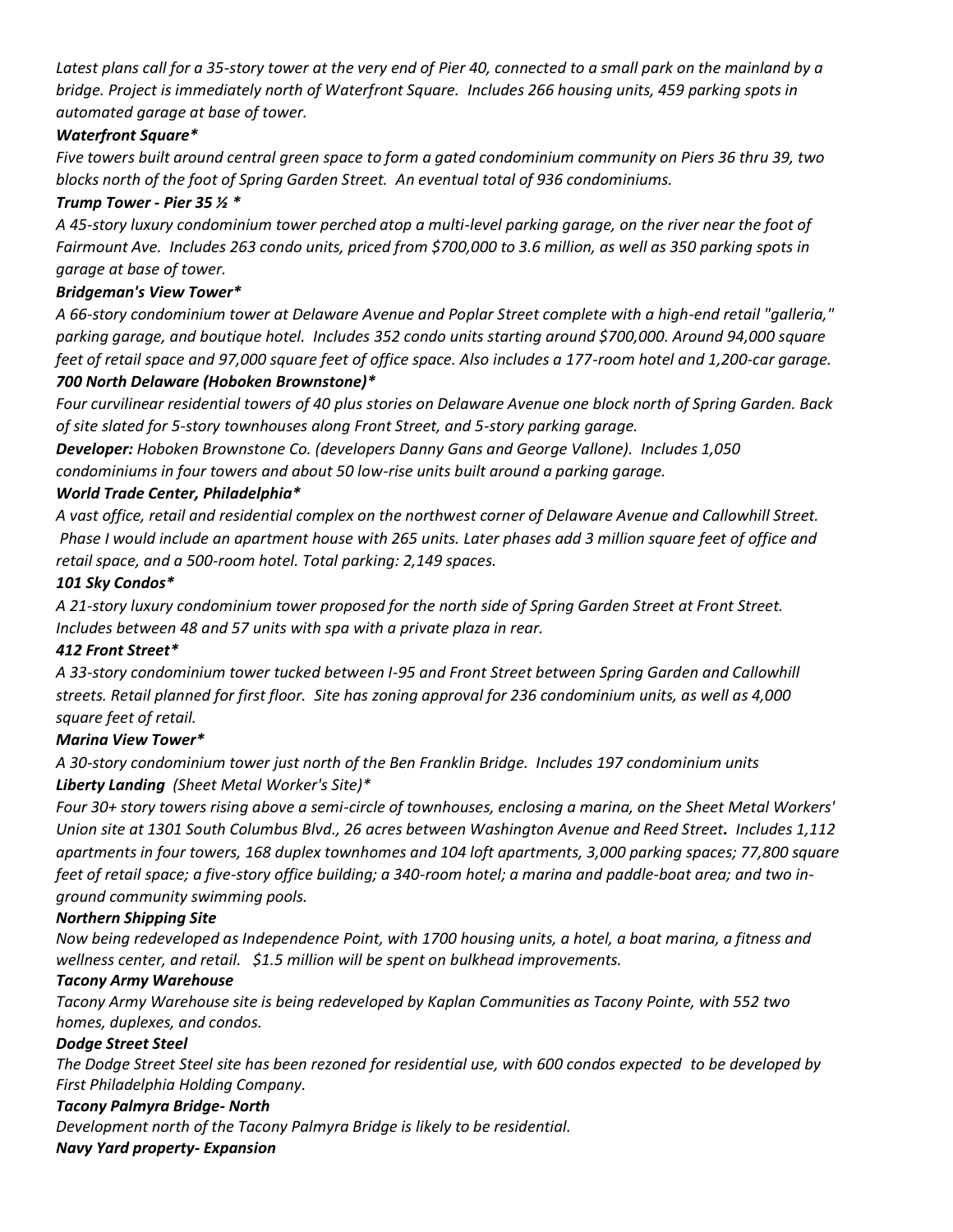*Port expansion project including railroad expansion.* 

# *Norfolk Southern Railroad*

*Planning to add a new intermodal yard to complement the existing railroad yard*

## *Southport Development Project*

*A proposal by the Philadelphia Regional Port Authority. Includes filling in the Delaware River between Piers 122 and 124 and on a parcel at the east end of the former Philadelphia Navy Yard that is owned by the Commonwealth of Pennsylvania. The proposed fill would involve the placing of up to 2.5 million cubic yards of dredged material in the river between the piers and on the parcel owned by the Commonwealth. The project is intended to accommodate new and expanded construction of port facilities.*

## *Navy Yard Property- Food Distribution Center*

*Proposed food distribution center at the site may require a new interchange off I-95*

#### *DRPA- Headquarters*

*Proposing to expand a cruise terminal at Pier 1 by building a larger pier and headquarters building.* 

## *Philadelphia International Airport*

*Subject of the Capacity Enhancement Project Environmental Impact Statement. The EIS will study expanding capacity at the airport through alternatives such as lengthening existing runaways including into the Delaware River, building a new runaway near to the Delaware River, and totally reconfiguring the airport.* 

#### *Camden Iron and Metal*

*Intend to relocate manufacturing facility to Bridesburg from Camden.*

*(Delaware Riverkeeper Network can provide additional details and source materials upon request. Attached is a bit of additional detail on a number of the projects described above.)*

The level of proposed development for this reach of the River is intense with each project bringing with it their own dredge, fill, bulkheading and/or discharge requests. The decisions made on the Sugarhouse Casino project need to take into account all of this newly proposed development - both from the perspective of the precedent the decisions made will set, but also in order to consider cumulative environmental and community impacts so we are not piece by piece filling in, dredging out, polluting and destroying our River and damaging the quality of life in our community.

*Respectfully submitted, Maya K. van Rossum the Delaware Riverkeeper*

#### *Attachment*

*Information below quoted from: Blanchard, Matt. "Low Down on High Rise Hopes". Plan Philly. September 2007.*

# *FRONT & RICHMOND (a.k.a. Front & Wildey)*

*Description: A 21-story tower tucked between I-95 and the Frankford El on the north side of Richmond Street (1045 N. Front). Project includes 14 townhouses on north side of site, making an L-shape to enclose a street-level courtyard.*

*Developers: Larry Cohen & Barry Gutin, the team behind Egypt and Shampoo nightclubs and the Cuba Libre restaurant, with Gianni Pignetti.*

*Architect: Cecil Baker Assoc.*

*Stats: 138 housing units, 167 parking spaces in garage.*

# *PIER 53 - PENN TREATY TOWER*

*Description: A 35-story condo tower at southern border of Penn Treaty Park on Pier 53, the former site of Maui Club.*

*Developer: CNO Inc. (NCCB Associates) of Philadelphia. Chief operating officer is Steve Labov.*

*Architect: Bower Lewis Thrower (Jack Thrower)*

*Stats: 168 condominiums*

*PENN'S POINT*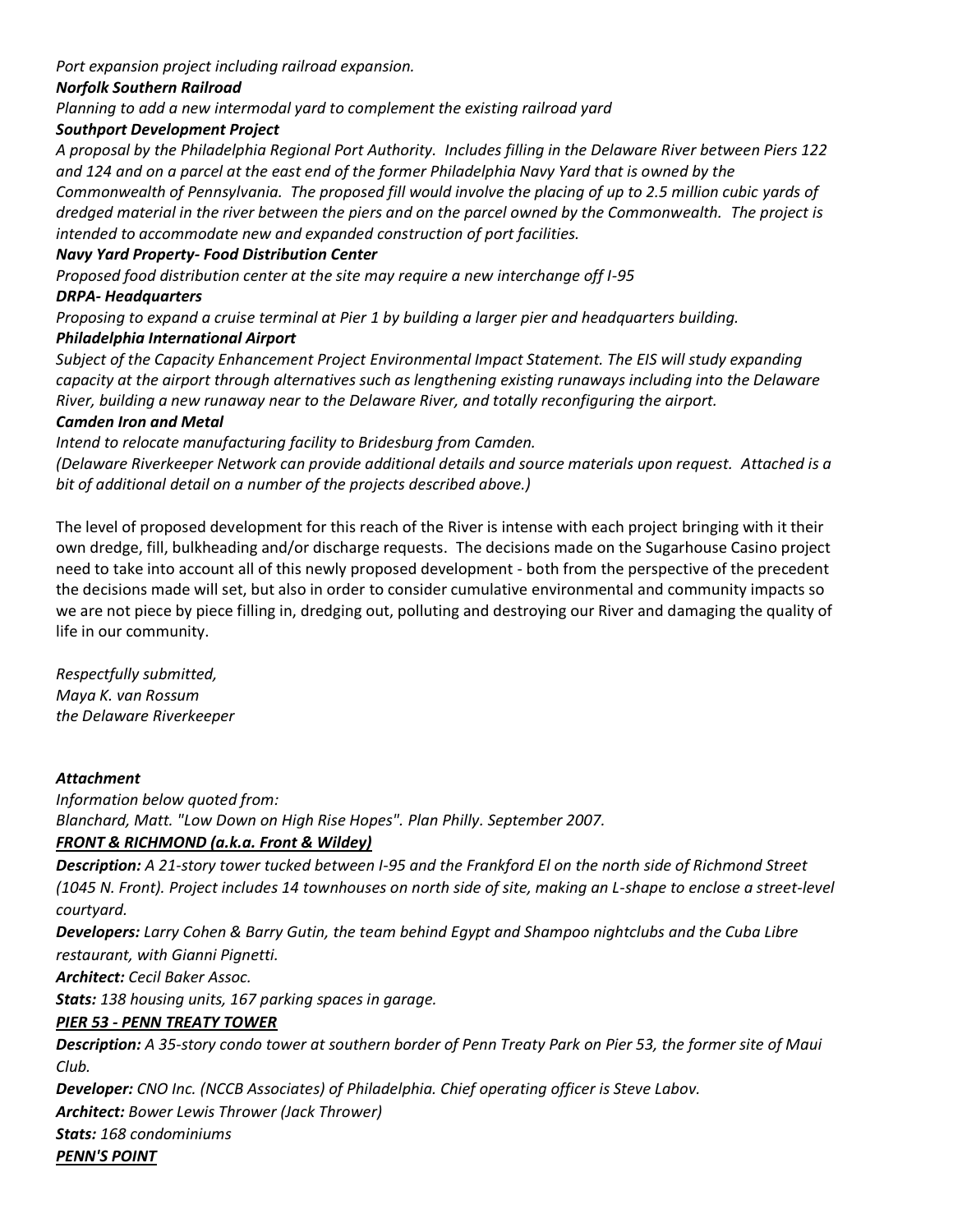## *Description: A narrow condominium tower on the west side of Delaware Avenue at Shackamaxon Street.*

*Developer: Unknown*

*Architect: Agoos Lovera*

*Stats: 67 condos and 94 parking spots in surface lot.*

## *PIER 49 & 50 ( a.k.a 1101 North Delaware Ave.)*

*Description: Two sizeable high-rise towers on Piers 49 & 50 immediately north of Sugarhouse casino at Shackamaxon Street.*

*Developer: Pescara Property Development.*

*Architect: Bower Lewis Thrower*

*Stats: 535 housing units and 720 parking spaces with ground-floor retail and marina.*

## *AJAX METAL / JATCO SITE*

*Description: A 20-story mixed-use tower on Frankford Avenue where it meets Delaware Avenue, between Laurel and Richmond.* 

*Developer: Unknown*

*Architect: Tsirantonakis & Associates*

*Stats: Initial phase is 200 condominiums with retail at the ground floor.*

## *PIER 40 - RIVER'S EDGE*

*Description: Latest plans call for a 35-story tower at the very end of Pier 40, connected to a small park on the mainland by a bridge. Project is immediately north of Waterfront Square.*

*Developer: Louis Cicalese / Delaware River Development Corp.*

*Architect: Bower Lewis Thrower*

*Stats: 266 housing units, 459 parking spots in automated garage at base of tower.*

## *WATERFRONT SQUARE*

*Description: Five towers built around central green space to form a gated condominium community on Piers 36 thru 39, two blocks north of the foot of Spring Garden Street.*

*Developer: Isle of Capri (Artsi Wine)*

*Architect: Wallace, Roberts & Todd*

*Stats: An eventual total of 936 condominiums.*

# *TRUMP TOWER - Pier 35 ½*

*Description: A 45-story luxury condominium tower perched atop a multi-level parking garage, on the river near the foot of Fairmount Ave.*

*Developer: Multi-Capital Group*

*Architect: Alesker & Dundon*

*Stats: 263 condo units, priced from \$700,000 to 3.6 million, as well as 350 parking spots in garage at base of tower.* 

# *BRIDGEMAN'S VIEW TOWER*

*Description: A 66-story condominium tower at Delaware Avenue and Poplar Street complete with a high-end retail "galleria," parking garage, and boutique hotel.*

*Developer: 2945 LLC (Marc F. Stein & Ryan Roberts)* 

*Architect: Agoos Lovera*

*Stats: 352 condo units starting around \$700,000. Around 94,000 square feet of retail space and 97,000 square feet of office space. Also includes a 177-room hotel and 1,200-car garage.*

# *700 NORTH DELAWARE (HOBOKEN BROWNSTONE)*

*Description: Four curvilinear residential towers of 40 plus stories on Delaware Avenue one block north of Spring Garden. Back of site slated for 5-story townhouses along Front Street, and 5-story parking garage.*

*Developer: Hoboken Brownstone Co. (developers Danny Gans and George Vallone)*

*Architect: Bower Lewis Thrower*

*Stats: 1,050 condominiums in four towers and about 50 low-rise units built around a parking garage. WORLD TRADE CENTER, PHILADELPHIA*